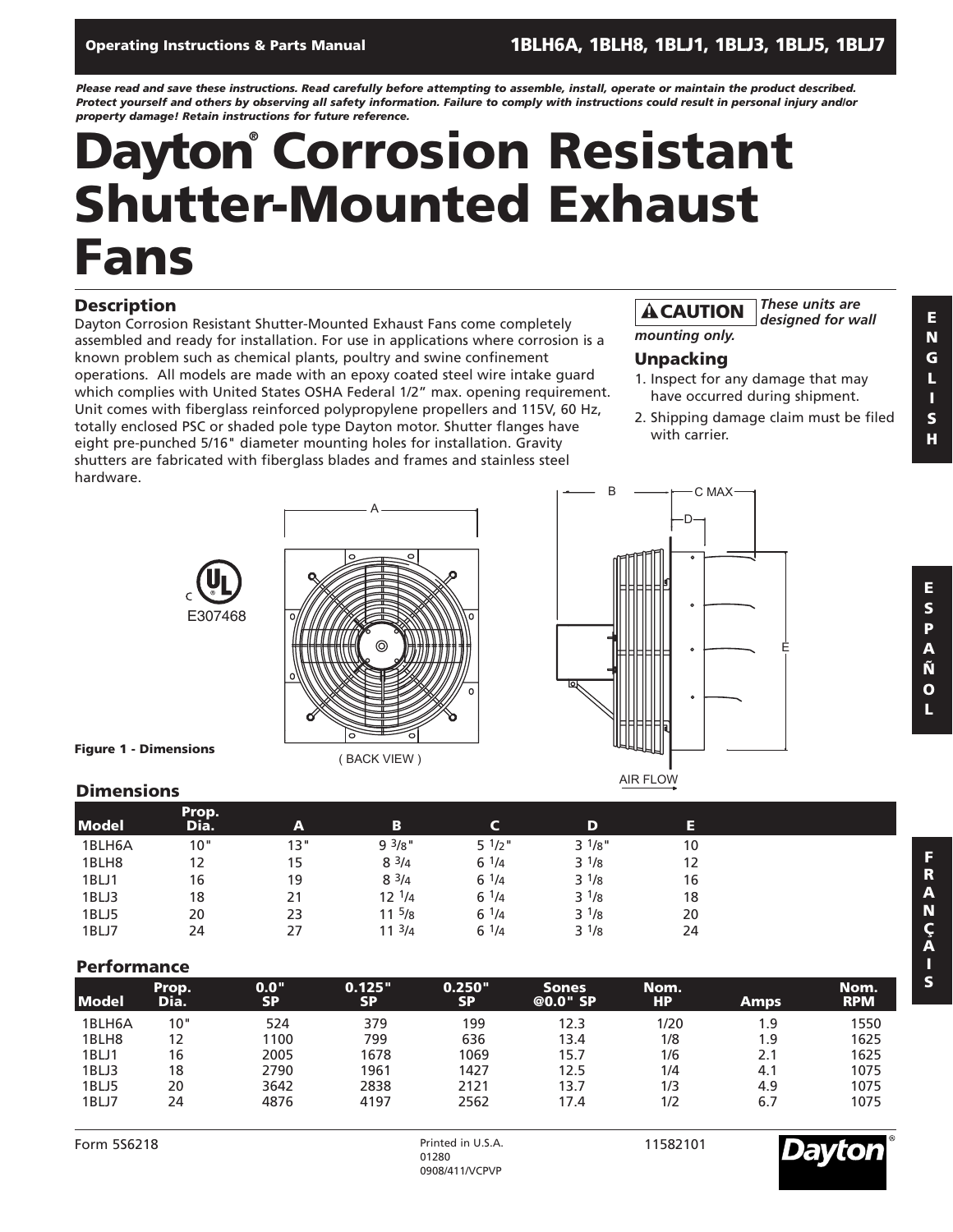## **Dayton® Corrosion Resistant Shutter-Mounted Exhaust Fans**

### **General Safety Information**

*Do not depend on any switch as sole* **! WARNING** *means of disconnecting power when installing or servicing the fan. If the power disconnect is out-of-sight, lock it in the open position and tag to prevent application of power. Failure to do so may result in fatal electrical shock. Employ proper lock-out procedures while performing installation and maintenance.*

1. Follow all local electrical and safety codes in the United States and Canada, as well as the National Electrical Code (NEC) and the Occupational Safety and Health Act (OSHA) in the United States, and the Canadian Electric Code (CEC) in Canada.

### *Do not use in explosive atmospheres.*

- 2. Motor must be securely and adequately grounded. This can be accomplished by wiring with a grounded, metal-clad raceway system by using a separate ground wire connected to the bare metal of the motor frame, or other suitable means.
- 3. Always disconnect power source before working on or near a motor or its connected load. If power disconnect point is out-of-sight, lock it in the open position and tag to prevent unexpected application of power.

*In United States to* **! CAUTION**

*reduce the risk of injury to persons, OSHA complying guards are required when fan is installed within 7 feeet of floor or working level.*

*In Canada to reduce the risk of injury to persons, CSA complying guards are required when fan is installed below 2.5 meters (8.2 feet) above floor or grade level.* **! CAUTION**

*Motor will restart without warning* **! WARNING** *after protector trips.*

4. Use caution when touching the exterior of an operating motor - it may be hot enough to be painful or cause injury. This condition is normal under normal operating conditions.

- 5. Protect power cable from coming into contact with sharp objects.
- 6. Do not kink power cable and never allow cable to come in contact with oil, grease, hot surfaces, or chemicals.

### *To reduce the risk of f***<sub>i</sub>** *Io reduce the risk of the WARNING fire or electric shock, do not use this fan with any solid state speed control device.*

7. Make certain that the power source conforms to requirements of your equipment.

### **Installation**

- 1. Frame in the wall opening with 2 x 4" lumber, to form a square. The opening should be 1/2" larger then the shutter frame (See Figure 1, dimension D).
- 2. Insert the fan (shutter end first) through the opening. Attach the flange to the frame using screws and washers (not furnished).
- 3. Install auxiliary components.
- 4. Connect the motor using an approved wiring method.

*The fan motor must be securely and adequately grounded to a suitable electrical ground such as a grounded water pipe or ground wire system!* **! CAUTION**

5. Before activating the fan, check to ensure that there are no obstructions (framing, stud, shutter, etc.) which would interfere with proper fan or shutter operation by manually turning the propeller, and opening the shutter by hand.

### **Operation**

- 1. Keep area free of objects that could impede air flow on both the intake side and exhaust side of fan.
- 2. For proper exhausting, a window, door or louver should be opened on the opposite side of the area to be ventilated.
- 3. Turn the fan ON, the shutter will open automatically. When the unit is turned OFF, the shutters will close.

### **Maintenance**

*Do not depend on any switch as sole* **! WARNING** *means of disconnecting power when installing or servicing the fan. If the power disconnect is out-of-sight, lock it in the open position and tag to prevent application of power. Failure to do so may result in fatal electrical shock. Employ proper lock-out procedures when performing maintenance.*

*All electrical connections should be made by a qualified electrician.*

### **MINOR AND ROUTINE**

- 1. Ball bearing motors are permanently lubricated at the factory. No further lubrication is necessary.
- 2. Periodically clean the propellers, guard, motor, and shutter of accumulated dirt.

### **PARTS REPAIR**

Refer to Figure 2.

- 1. Disconnect power before servicing.
- 2. Remove the four screws holding the guard (Ref. No. 4) to the shutter frame (Refer No. 2).
- 3. Loosen the setscrew on the hub and remove the propeller.

*The fan motor must be securely and adequately grounded to a suitable electrical ground such as a grounded water pipe or ground wire system!* **! CAUTION**

- 4. Loosen the nuts holding motor on guard and remove.
- 5. Reassemble the unit in reverse order of disassembly.

*Damaged propellers must be replaced, not repaired (See figure 2 Reference No. 3). The shutter is a complete assembly and it should be replaced as a unit (See Figure 2 Reference No. 2). Do not attempt to disassemble.* **! CAUTION**

*Propeller is installed hub first on motor shaft, flush with end, and setscrew located over the flat area.* **! CAUTION**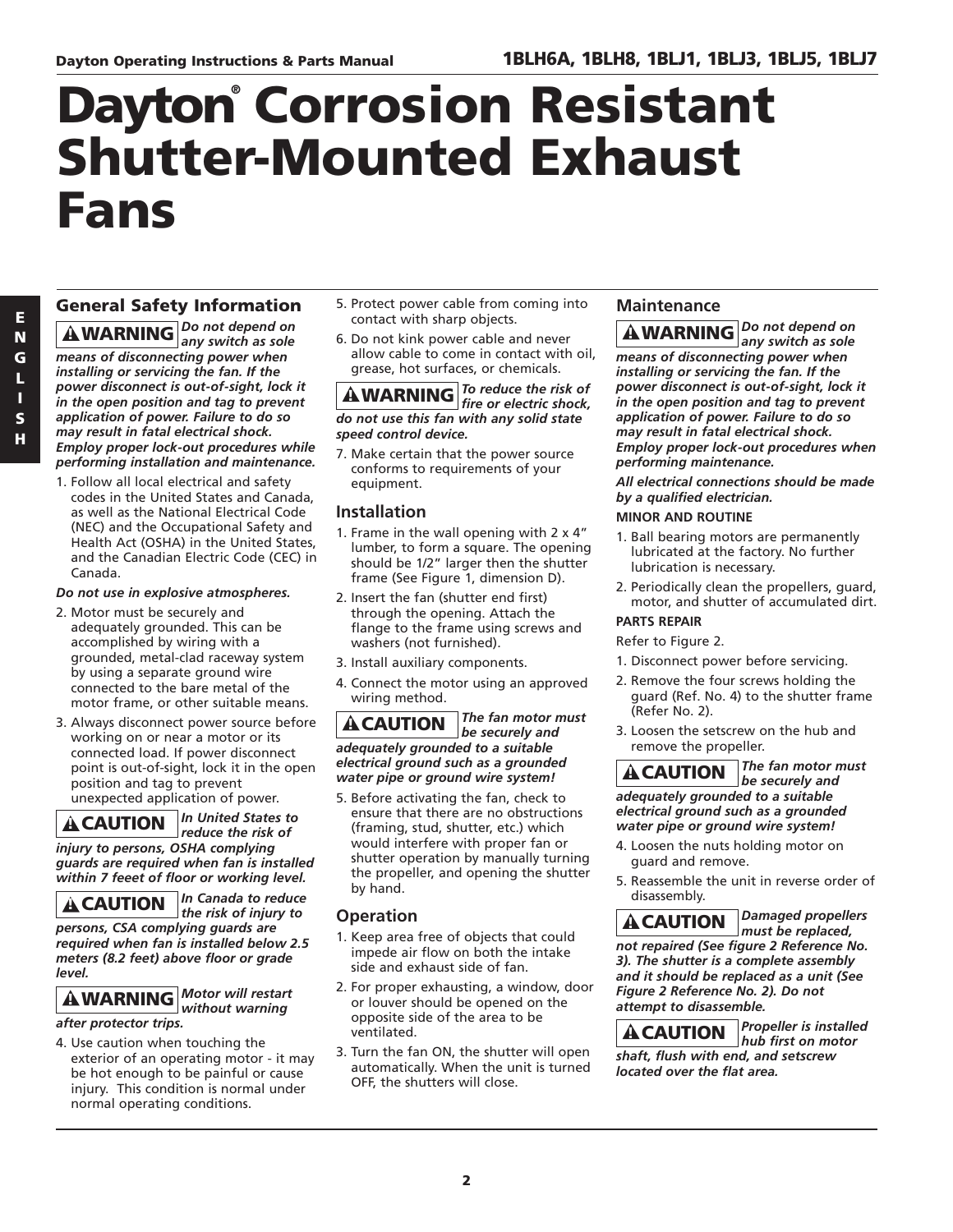### *For Repair Parts, call 1-800-323-0620*

### *24 hours a day - 365 days a year*

*Please provide following information:* 

- -Model number
- -Serial number (if any)
- -Part description and number as shown in parts list



### **Repair Parts List**

| Ref. |                                                                                     | <b>Part Number for Models:</b> |              |              |              |              |              |      |
|------|-------------------------------------------------------------------------------------|--------------------------------|--------------|--------------|--------------|--------------|--------------|------|
| No.  | <b>Description</b>                                                                  | 1BLH6A                         | 1BLH8        | 1BLJ1        | 1BLJ3        | 1BLJ5        | 1BLJ7        | Qty. |
|      | Motor                                                                               | XXMTHF4341                     | XXMTRLH2721D | XXMTJDM9011D | XXMTRFT8721D | XXMTRFW9721D | XXMTRFY0721D |      |
| 2    | Shutter                                                                             | $FGS-G10$                      | $FGS-G12$    | FGS-G16      | FGS-G18      | FGS-G20      | FGS-G24      |      |
| 3    | Propeller                                                                           | XXPR10CR                       | XXPR12CR     | XXPR16CR     | XXPR18CR     | XXPR20CR     | XXPR24CR     |      |
| 4    | Intake Guard                                                                        | XXWG10CR                       | XXWG12CR     | XXWG16CR     | XXWG18CR     | XXWG20CR     | XXWG24CR     |      |
| 5.   | <b>Yolk Brace</b>                                                                   | <b>NA</b>                      | <b>NA</b>    | <b>NA</b>    | XXSS663CR    | XXSS663CR    | XXSS663CR    |      |
| 6    | #10-32 x 1" HWH Screw S.S.                                                          | $\ast$                         | $\star$      | $\ast$       | $\ast$       | $\ast$       | $\star$      | 4    |
|      | #10 x .5" Washer S.S.                                                               | $\star$                        | $\star$      | $\star$      | $\star$      | $\ast$       | $\star$      |      |
| 8    | #10 x Lockwasher S.S.                                                               | $\ast$                         | $\star$      | $\star$      | $\star$      | $\ast$       | $\ast$       |      |
| 9    | #10 x 1" Flat Washer S.S.                                                           | $\star$                        | $\star$      | $\star$      | $\star$      | $\ast$       | $\star$      |      |
| 10   | #10-32 Nut S.S.                                                                     | $\star$                        | $\star$      | $\ast$       | $\star$      | $\ast$       | $\star$      | Δ    |
| 11   | 3/8-16 x 1" HHC Screw S.S.                                                          | $\star$                        | $\star$      | $\star$      | $\star$      | $\star$      | $\ast$       |      |
| 12   | 3/8-16 x 1" Hexnut S.S.                                                             | $\star$                        | $\star$      | $\star$      | $\star$      | $\star$      | $\star$      |      |
| 13   | 3/8 Lockwasher S.S.                                                                 |                                | $\star$      | $\ast$       | $\star$      | $\ast$       | $\star$      |      |
|      | $I = I + I$ $I + I + I$ $I + I$ $I + I + I$ $I + I + I$ $I + I + I$ $I + I + I + I$ |                                |              |              |              |              |              |      |

(\*) Standard hardware items, available locally.



**H**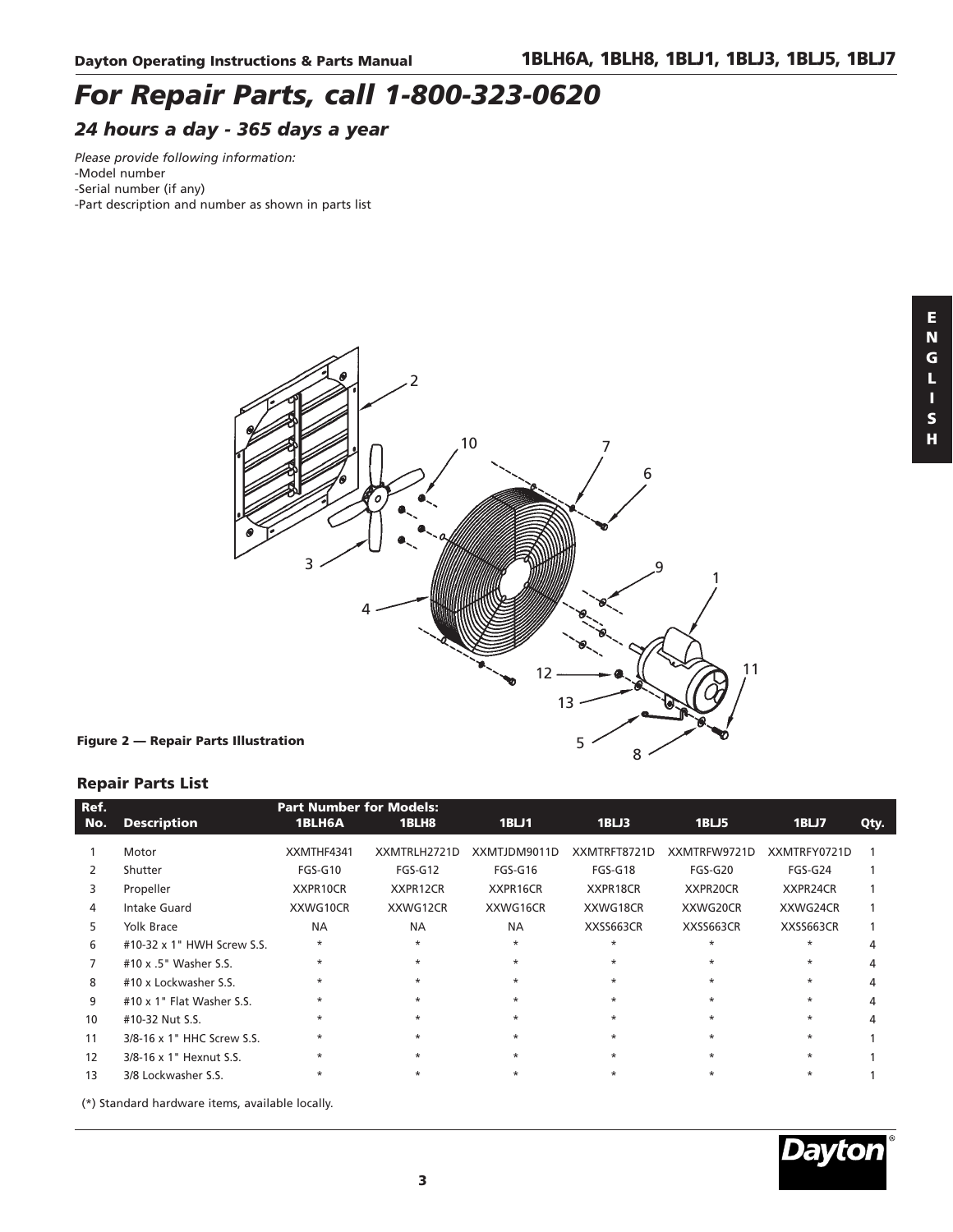## **Dayton® Corrosion Resistant Shutter-Mounted Exhaust Fans**

**Troubleshooting Chart** 

| <b>Symptom</b>        | <b>Possible Cause(s)</b>              | <b>Corrective Action</b>                                    |
|-----------------------|---------------------------------------|-------------------------------------------------------------|
| Excessive noise       | 1. Loose propeller                    | 1. Tighten setscrew in hub                                  |
|                       | 2. Crooked or damaged propeller       | 2. Replace                                                  |
| Fan inoperative       | 1. Blown fuse or open circuit breaker | 1. Replace fuse or reset circuit breaker                    |
|                       | 2. Defective motor                    | 2. Repair or replace                                        |
| Insufficient air flow | 1. Blocked intake or exhaust opening  | 1. Clear opening obstruction or<br>increase size of opening |
|                       | 2. Low supply voltage                 | 2. Determine cause and correct.                             |

### *LIMITED WARRANTY*

*DAYTON ONE-YEAR LIMITED WARRANTY. DAYTON® CORROSION RESISTANT SHUTTER-MOUNTED EXHAUST FANS, MODELS COVERED IN THIS MANUAL, ARE WARRANTED BY DAYTON ELECTRIC MFG. CO. (DAYTON) TO THE ORIGINAL USER AGAINST DEFECTS IN WORKMANSHIP OR MATERIALS UNDER NORMAL USE FOR ONE YEAR AFTER DATE OF PURCHASE. ANY PART WHICH IS DETERMINED TO BE DEFECTIVE IN MATERIAL OR WORKMANSHIP AND RETURNED TO AN AUTHORIZED SERVICE LOCATION, AS DAYTON DESIGNATES, SHIPPING COSTS PREPAID, WILL BE, AS THE EXCLUSIVE REMEDY, REPAIRED OR REPLACED AT DAYTON'S OPTION. FOR LIMITED WARRANTY CLAIM PROCEDURES, SEE "PROMPT DISPOSITION" BELOW. THIS LIMITED WARRANTY GIVES PURCHASERS SPECIFIC LEGAL RIGHTS WHICH VARY FROM JURISDICTION TO JURISDICTION.*

*LIMITATION OF LIABILITY. TO THE EXTENT ALLOWABLE UNDER APPLICABLE LAW, DAYTON'S LIABILITY FOR CONSEQUENTIAL AND INCIDENTAL DAMAGES IS EXPRESSLY DISCLAIMED. DAYTON'S LIABILITY IN ALL EVENTS IS LIMITED TO AND SHALL NOT EXCEED THE PURCHASE PRICE PAID.* 

*WARRANTY DISCLAIMER. A DILIGENT EFFORT HAS BEEN MADE TO PROVIDE PRODUCT INFORMATION AND ILLUSTRATE THE PRODUCTS IN THIS LITERATURE ACCURATELY; HOWEVER, SUCH INFORMATION AND ILLUSTRATIONS ARE FOR THE SOLE PURPOSE OF IDENTIFICATION, AND DO NOT EXPRESS OR IMPLY A WARRANTY THAT THE PRODUCTS ARE MERCHANTABLE, OR FIT FOR A PARTICULAR PURPOSE, OR THAT THE PRODUCTS WILL NECESSARILY CONFORM TO THE ILLUSTRATIONS OR DESCRIPTIONS. EXCEPT AS PROVIDED BELOW, NO WARRANTY OR AFFIRMATION OF FACT, EXPRESSED OR IMPLIED, OTHER THAN AS STATED IN THE "LIMITED WARRANTY" ABOVE IS MADE OR AUTHORIZED BY DAYTON.*

*Technical Advice and Recommendations, Disclaimer. Notwithstanding any past practice or dealings or trade custom, sales shall not include the furnishing of technical advice or assistance or system design. Dayton assumes no obligations or liability on account of any unauthorized recommendations, opinions or advice as to the choice, installation or use of products.*

*Product Suitability. Many jurisdictions have codes and regulations governing sales, construction, installation, and/or use of products for certain purposes, which may vary from those in neighboring areas. While attempts are made to assure that Dayton products comply with such codes, Dayton cannot guarantee compliance, and cannot be responsible for how the product is installed or used. Before purchase and use of a product, review the product applications, and all applicable national and local codes and regulations, and be sure that the product, installation, and use will comply with them.* 

*Certain aspects of disclaimers are not applicable to consumer products; e.g., (a) some jurisdictions do not allow the exclusion or limitation of incidental or consequential damages, so the above limitation or exclusion may not apply to you; (b) also, some jurisdictions do not allow a limitation on how long an implied warranty lasts, consequently the above limitation may not apply to you; and (c) by law, during the period of this Limited Warranty, any implied warranties of implied merchantability or fitness for a particular purpose applicable to consumer products purchased by consumers, may not be excluded or otherwise disclaimed.*

*Prompt Disposition. A good faith effort will be made for prompt correction or other adjustment with respect to any product which proves to be defective within limited warranty. For any product believed to be defective within limited warranty, first write or call dealer from whom the product was purchased. Dealer will give additional directions. If unable to resolve satisfactorily, write to Dayton at address below, giving dealer's name, address, date, and number of dealer's invoice, and describing the nature of the defect. Title and risk of loss pass to buyer on delivery to common carrier. If product was damaged in transit to you, file claim with carrier.*

*Manufactured for Dayton Electric Mfg. Co., 5959 W. Howard St., Niles, Illinois 60714-4014 U.S.A.*

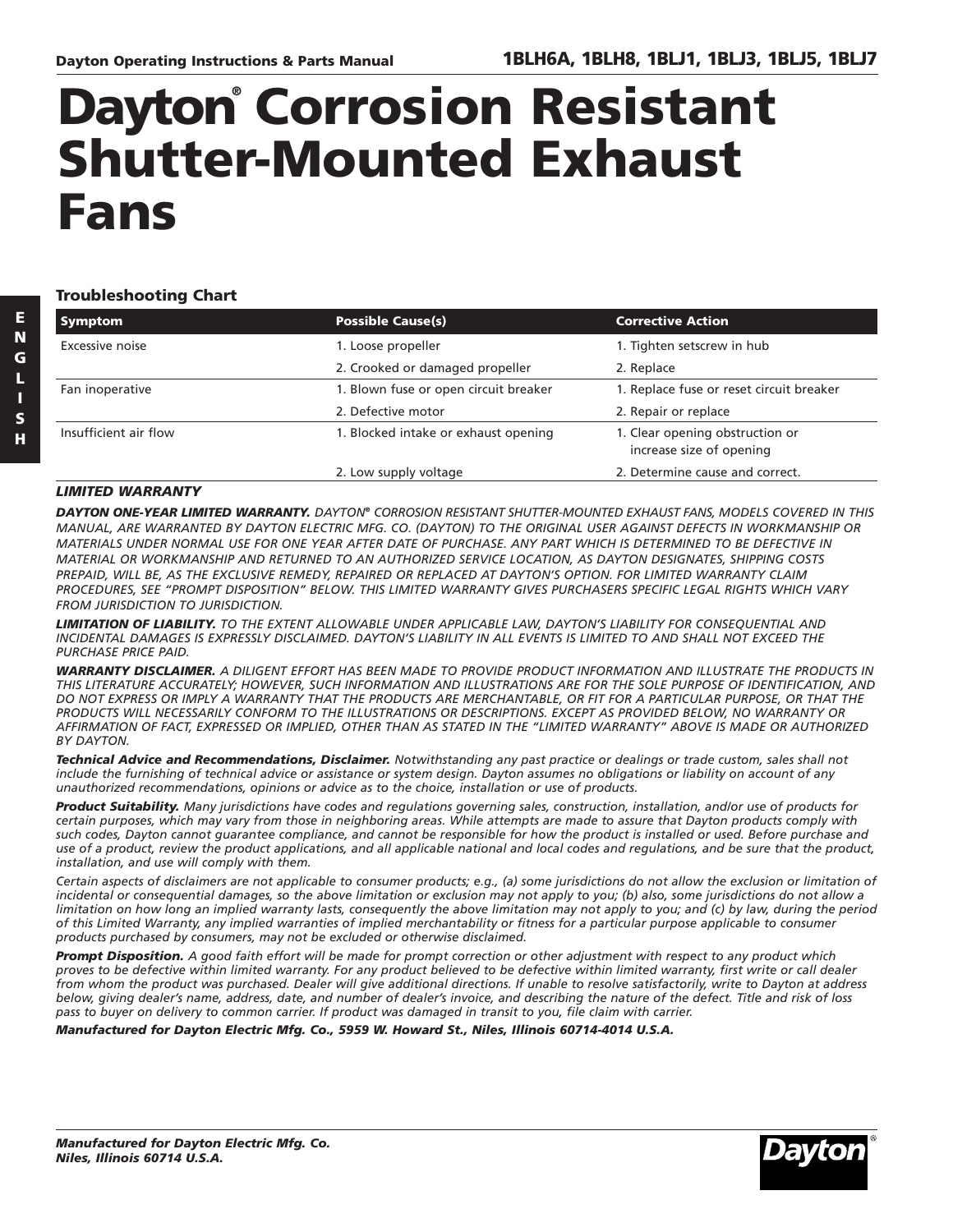Por favor, lea y guarde las siguientes instrucciones. Lea detenidamente las instrucciones antes de armar, instalar, hacer funcionar o dar<br>mantenimiento al producto descrito. Para su protección personal y la de otros, le re *incumplimiento de las instrucciones podría causar lesiones personales y/ o daños a la propiedad! Conserve las instrucciones para futuras consultas.*

## **Ventiladores de extracción Dayton® con registro de aire integrado resistente a la corrosión**

### **Descripción**

Los ventiladores de extracción Dayton(r) con registro de aire integrado resistente a la corrosión vienen totalmente ensamblados y listos para ser instalados. Ideales para recintos como plantas químicas, instalaciones avícolas y porcinas, donde la corrosión suele ser un problema. Todos los modelos cuentan con un protector de entrada de alambre de acero recubierto con epoxi, de conformidad con las regulaciones de la Ley de Seguridad Ocupacional e Higiene (OSHA, por sus siglas en inglés), que exigen una apertura máxima de 1/2". La unidad viene con hélices de polipropileno reforzadas con fibra de vidrio y un motor blindado PSC de 115 V, 60 Hz o un motor Dayton de polo de sombra. Las faldillas del registro tienen ocho agujeros de montaje preperforados de 5/16" para facilitar la instalación. Los registros de gravedad están fabricados con palas de fibra de vidrio y quincallería de acero inoxidable. B

### *Estas unidades han sido* **! PRECAUCIÓN**

*diseñadas para ser montadas sólo en paredes.*

### **Al desempaquetar**

C MAX

- 1. Inspeccione detenidamente la unidad al recibirla, para asegurarse de que no haya sufrido daños durante el traslado.
- 2. Los reclamos por daños ocasionados durante el traslado deben remitirse al agente transportista.





(VISTA POSTERIOR)

**Ilustración 1- Dimensiones**

# D E  $\bullet$ CIRCULACIÓN DE AIRE

### **Dimensiones**

| <b>Modelo</b> | Diám.<br>helicoidal | A   | в          |                   | D         | Е  |  |
|---------------|---------------------|-----|------------|-------------------|-----------|----|--|
|               |                     |     |            |                   |           |    |  |
| 1BLH6A        | 10"                 | 13" | 93/8"      | $5 \frac{1}{2}$ " | $3^{1/8}$ | 10 |  |
| 1BLH8         | 12                  | 15  | $8^{3}/4$  | $6^{1/4}$         | $3^{1/8}$ | 12 |  |
| 1BLJ1         | 16                  | 19  | $8^{3/4}$  | $6^{1/4}$         | $3^{1/8}$ | 16 |  |
| 1BLJ3         | 18                  | 21  | $12^{1/4}$ | $6^{1/4}$         | $3^{1/8}$ | 18 |  |
| 1BLJ5         | 20                  | 23  | $11^{5}/8$ | $6^{1/4}$         | $3^{1/8}$ | 20 |  |
| 1BLJ7         | 24                  | 27  | $11^{3}/4$ | $6^{1/4}$         | $3^{1/8}$ | 24 |  |

### **Funcionamiento**

|        | Diám.<br><b>Modelo helicoidal</b> | 0.0"<br><b>SP</b> | 0.125"<br><b>SP</b> | 0.250"<br><b>SP</b> | <b>Sones</b><br>@0.0" SP | HР<br><b>Nominal</b> | Amps | <b>RPM</b><br><b>Nominal</b> |
|--------|-----------------------------------|-------------------|---------------------|---------------------|--------------------------|----------------------|------|------------------------------|
| 1BLH6A | 10"                               | 524               | 379                 | 199                 | 12.3                     | 1/20                 | 1.9  | 1550                         |
| 1BLH8  | 12                                | 1100              | 799                 | 636                 | 13.4                     | 1/8                  | 1.9  | 1625                         |
| 1BLJ1  | 16                                | 2005              | 1678                | 1069                | 15.7                     | 1/6                  | 2.1  | 1625                         |
| 1BLJ3  | 18                                | 2790              | 1961                | 1427                | 12.5                     | 1/4                  | 4.1  | 1075                         |
| 1BLJ5  | 20                                | 3642              | 2838                | 2121                | 13.7                     | 1/3                  | 4.9  | 1075                         |
| 1BLJ7  | 24                                | 4876              | 4197                | 2562                | 17.4                     | 1/2                  | 6.7  | 1075                         |

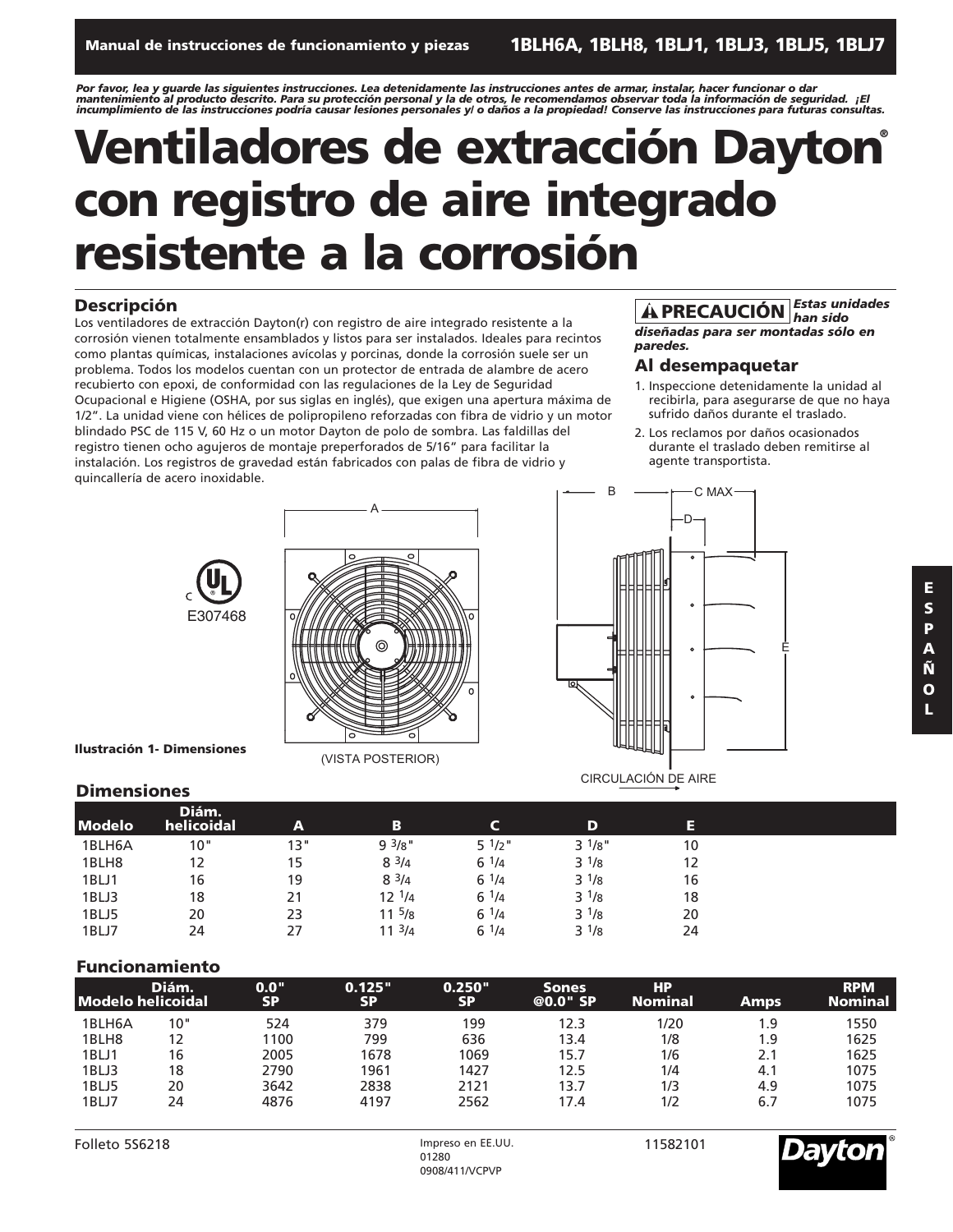## **Ventiladores de extracción Dayton® con registro de aire integrado resistente a la corrosión**

### **Información general sobre seguridad**

*No dependa de ningún* **! ADVERTENCIA** *interruptor como el único medio para desconectar la energía cuando está instalando o reparando el ventilador. Si el dispositivo de desconexión no estuviera a la vista, engánchelo en posición abierta y márquelo para prevenir que se alimente corriente eléctrica. De lo contrario, podría recibir una carga eléctrica mortal. Aplique los procedimientos de bloqueo adecuados durante la instalación y el mantenimiento.*

1. Observe todos los códigos de electricidad y seguridad aplicables en los Estados Unidos y Canadá, al igual que el Código Eléctrico Nacional (NEC) y la Ley de Seguridad Ocupacional e Higiene (OSHA) en los Estados Unidos y el Código Eléctrico Canadiense (CEC) cuando en Canadá.

### *No usar en atmósferas explosivas.*

- 2. El motor debe estar puesto en tierra de manera segura y adecuada. Para el efecto, hacer la conexión con un sistema de conducto eléctrico con revestimiento metálico puesto a tierra, usando un conductor de tierra independiente conectado al metal desnudo del marco del motor, o usar otros medios apropiados.
- 3. Siempre desconecte la fuente de corriente eléctrica cuando trabaja en un motor o cerca a éste o su carga conectada. Si el dispositivo de desconexión no estuviera a la vista, engánchelo en posición abierta y márquelo para prevenir que se alimente corriente eléctrica.

#### *A fin de minimizar el* **! PRECAUCIÓN**

*riesgo de lesiones personales, en los Estados Unidos, OSHA exige la instalación de protectores si el ventilador será instalado a siete pies del piso o de la superficie de trabajo.* 

*A fin de minimizar el* **! PRECAUCIÓN***riesgo de lesiones personales, en Canadá, la CSA exige la instalación de protectores si el ventilador será instalado a menos de 2.5 metros (8.2 pies) sobre el piso o del rasante del suelo.*

#### *El motor*  $\hat{A}$  **ADVERTENCIA** entrará en *marcha sin aviso al desengancharse el*

*protector.* 4. Tenga cuidado al tocar el exterior de un motor en funcionamiento, puesto que la

superficie podría estar caliente y causarle

quemaduras o lesiones. Este tipo de condición es normal bajo condiciones satisfactorias de funcionamiento.

- 5. Evite que el cable de alimentación entre en contacto con objetos punzantes.
- 6. No doble el cable de alimentación ni permita que entre en contacto con aceite, grasa, superficies calientes o agentes químicos.

*Para minimizar el riesgo de* **! ADVERTENCIA** *incendios o sacudidas eléctricas, no use el ventilador con ningún tipo de dispositivos de control de velocidad de estado sólido.*

7. Asegúrese de que la fuente de energía cumpla con los requisitos del equipo.

### **Instalación**

- 1. Enmarque con un listón de madera de 2 X 4" la abertura de la pared, formando un cuadrado. La abertura debe ser 1/2" pulgada más grande que el marco del registro (Ver Ilustración 1, dimensión D).
- 2. Inserte el ventilador (extremo del registro primero) por la abertura. Monte la brida al marco con tornillos y arandelas (no incluidos).
- 3. Instale todos los componentes auxiliares.
- 4. Conecte el motor usando un método de cableado autorizado.

*El motor del ventilador debe* **! PRECAUCIÓN** *conectarse debidamente a una toma de tierra eléctrica adecuada tal como un tubería de agua puesta a tierra o un sistema de conductor de tierra.*

5. Antes de activar el ventilador, gire la hélice y abra manualmente el registro de aire para asegurarse de que no haya ningún tipo de obstrucción (marco, pernos, registro, etc.) que pudiera interferir con el funcionamiento satisfactorio del ventilador o el registro de aire.

### **Funcionamiento**

- 1. Mantenga el área libre de objetos que pudieran impedir la circulación de aire tanto en la entrada como el lado de extracción del ventilador.
- 2. Para que la extracción sea satisfactoria, deberá mantenerse abierta una ventana, puerta o rejilla en el lado opuesto al área a ser ventilada.
- 3. Al encender el ventilador, el registro se abrirá automáticamente. Al apagarse la unidad, los registros cerrarán.

### **Mantenimiento**

*No dependa de ningún* **! ADVERTENCIA** *interruptor como el único medio para desconectar la energía cuando está instalando o reparando el ventilador. Si el dispositivo de desconexión no estuviera a la vista, engánchelo en posición abierta y márquelo para prevenir que se alimente corriente eléctrica. De lo contrario, podría recibir una carga eléctrica mortal. Aplique los procedimientos de bloqueo adecuados durante todo trabajo de mantenimiento.*

*Todas las conexiones* **! PRECAUCIÓN** *eléctricas deben realizarse por un electricista certificado.*

### **MANTENIMIENTO MENOR Y RUTINARIO**

- 1. Puesto que los cojinetes de bola de los motores vienen lubricados de fábrica no necesitan ser lubricados nuevamente.
- 2. Limpie periódicamente la hélice, el protector, el motor y el registro de aire para eliminar cualquier suciedad acumulada.

### **PIEZAS DE RECAMBIO**

Remítase a la Ilustración 2.

- 1. Desconecte la fuente de corriente antes de empezar su labor de servicio.
- 2. Retire los cuatro tornillos que sostienen el protector (Ref. No. 4) en el marco del registro de aire (Ref. No. 2).
- 3. Afloje los tornillos de fijación del cubo y retire la hélice.

*El motor del ventilador* **! PRECAUCIÓN** *deben conectarse debidamente a una toma de tierra eléctrica adecuada tal como un tubería de agua puesta a tierra o un sistema de conductor de tierra.*

- 4. Afloje las tuercas que sostienen el motor en el protector y retírelo.
- 5. Arme nuevamente la unidad invirtiendo el orden del desmontaje.

*Si las hélices se averían, no* **! PRECAUCIÓN** *intente repararlas, reemplácelas. (Ver Ilustración 2 Referencia No. 3) Puesto que el registro de aire es un conjunto, deberá reemplazarse como una unidad. (Ver Ilustración 2 Referencia No. 2) No intente desarmar el conjunto.*

*Instale primero el cubo de la* **! PRECAUCIÓN** *hélice en el eje del motor, nivelándolo con el extremo y los tornillos de fijación ubicados sobre el área plana.*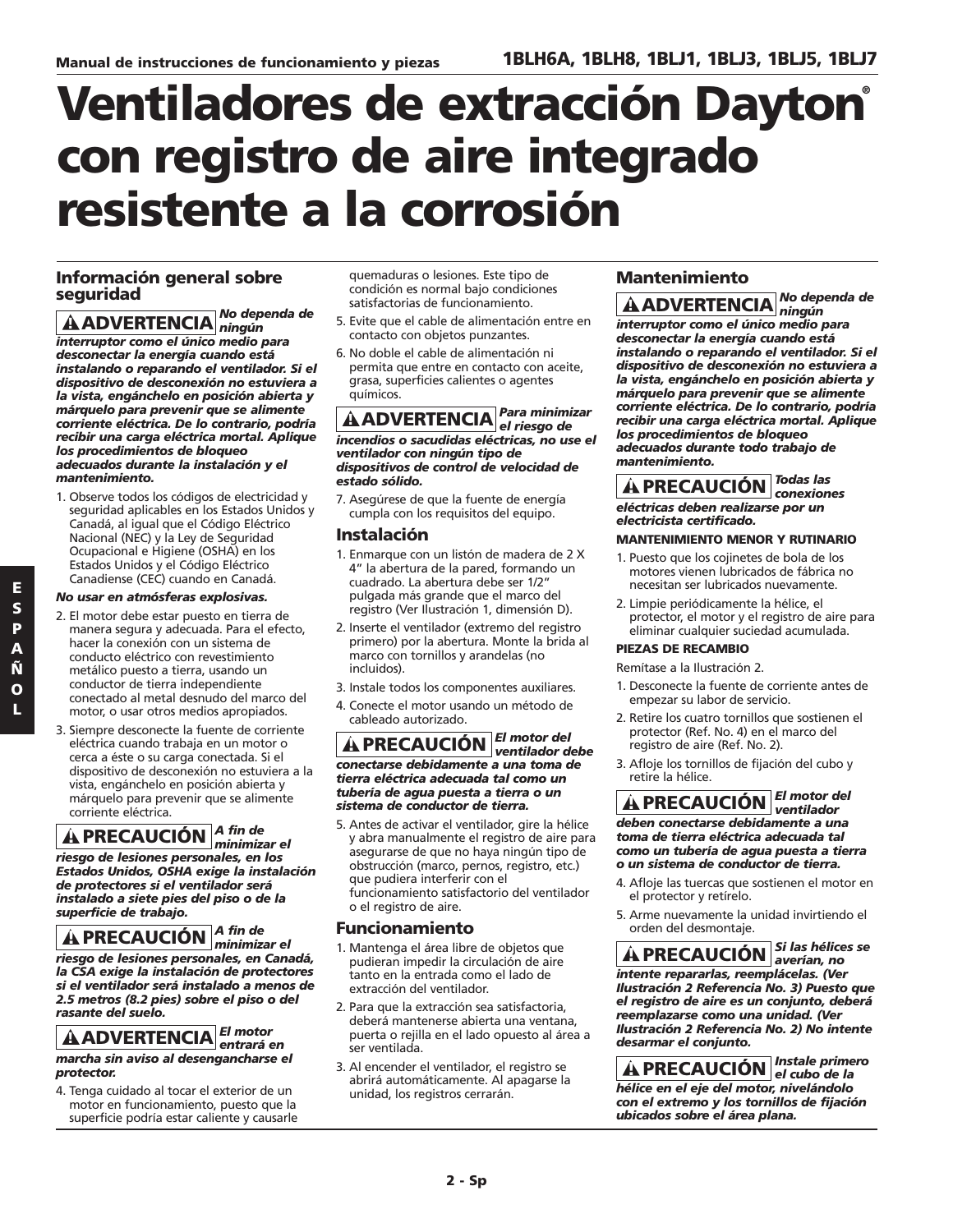### *Para solicitar repuestos, llame al 1-800-323-0620 24 horas al día, 365 días al año*

*Sírvase proporcionar la siguiente información:*

- -Número del modelo
- -Número de serie (si corresponde)

-Descripción y número de la pieza según figura en la lista de repuestos.



**Ilustración 2- Diagrama de las piezas de repuesto**

### **Lista de las piezas de repuesto**

| No. de |                           |            | Número de pieza para modelos: |              |              |              |              |       |
|--------|---------------------------|------------|-------------------------------|--------------|--------------|--------------|--------------|-------|
|        | referencia Description    | 1BLH6A     | 1BLH8                         | 1BLJ1        | 1BLJ3        | 1BLJ5        | 1BLJ7        | Cant. |
|        | Motor                     | XXMTHF4341 | XXMTRLH2721D                  | XXMTJDM9011D | XXMTRFT8721D | XXMTRFW9721D | XXMTRFY0721D |       |
|        | Registro de aire          | FGS-G10    | FGS-G12                       | FGS-G16      | FGS-G18      | FGS-G20      | FGS-G24      |       |
|        | Hélice                    | XXPR10CR   | XXPR12CR                      | XXPR16CR     | XXPR18CR     | XXPR20CR     | XXPR24CR     |       |
|        | Protector de entrada      | XXWG10CR   | XXWG12CR                      | XXWG16CR     | XXWG18CR     | XXWG20CR     | XXWG24CR     |       |
|        | Abrazadera de brida       | <b>NC</b>  | <b>NC</b>                     | <b>NC</b>    | XXSS663CR    | XXSS663CR    | XXSS663CR    |       |
| 6      | Tornillo HWH de acero     |            |                               |              |              |              |              |       |
|        | inoxidable #10-32         | $\ast$     | $\star$                       |              | $\star$      |              |              |       |
|        | Arandela de acero         |            |                               |              |              |              |              |       |
|        | inoxidable #10 X .5"      | $^\star$   | $\star$                       |              | $\ast$       | $\ast$       |              |       |
| 8      | Arandela de presión       |            |                               |              |              |              |              |       |
|        | de acero inoxidable #10   | $\ast$     | $\star$                       |              | $\star$      | $\star$      |              |       |
| 9      | Arandela plana de         |            |                               |              |              |              |              |       |
|        | acero inoxidable #10 X 1" | $\ast$     | $\star$                       | $\star$      | $\star$      | $\ast$       | $\star$      |       |
| 10     | Tuerca de acero           |            |                               |              |              |              |              |       |
|        | inoxidable #10-32         | $\ast$     | $\star$                       | $\star$      | $\star$      | $\ast$       | $\star$      |       |
| 11     | Tornillo HHC de acero     |            |                               |              |              |              |              |       |
|        | inoxidable de 3/8-16 X 1" | $\star$    | $\star$                       | $\star$      | $\star$      | $\star$      | $\star$      |       |
| 12     | Tuerca hexagonal de acero |            |                               |              |              |              |              |       |
|        | inoxidable de 3/8-16 X 1" | $\ast$     | $\star$                       | $\star$      | $\star$      | $\star$      |              |       |
| 13     | Arandela de presión de    |            |                               |              |              |              |              |       |
|        | acero inoxidable de 3/8"  | $^\star$   | $\star$                       | $\ast$       | $\ast$       | $\ast$       |              |       |
|        |                           |            |                               |              |              |              |              |       |

(\*) Artículos regulares de quincallería disponibles en su localidad.

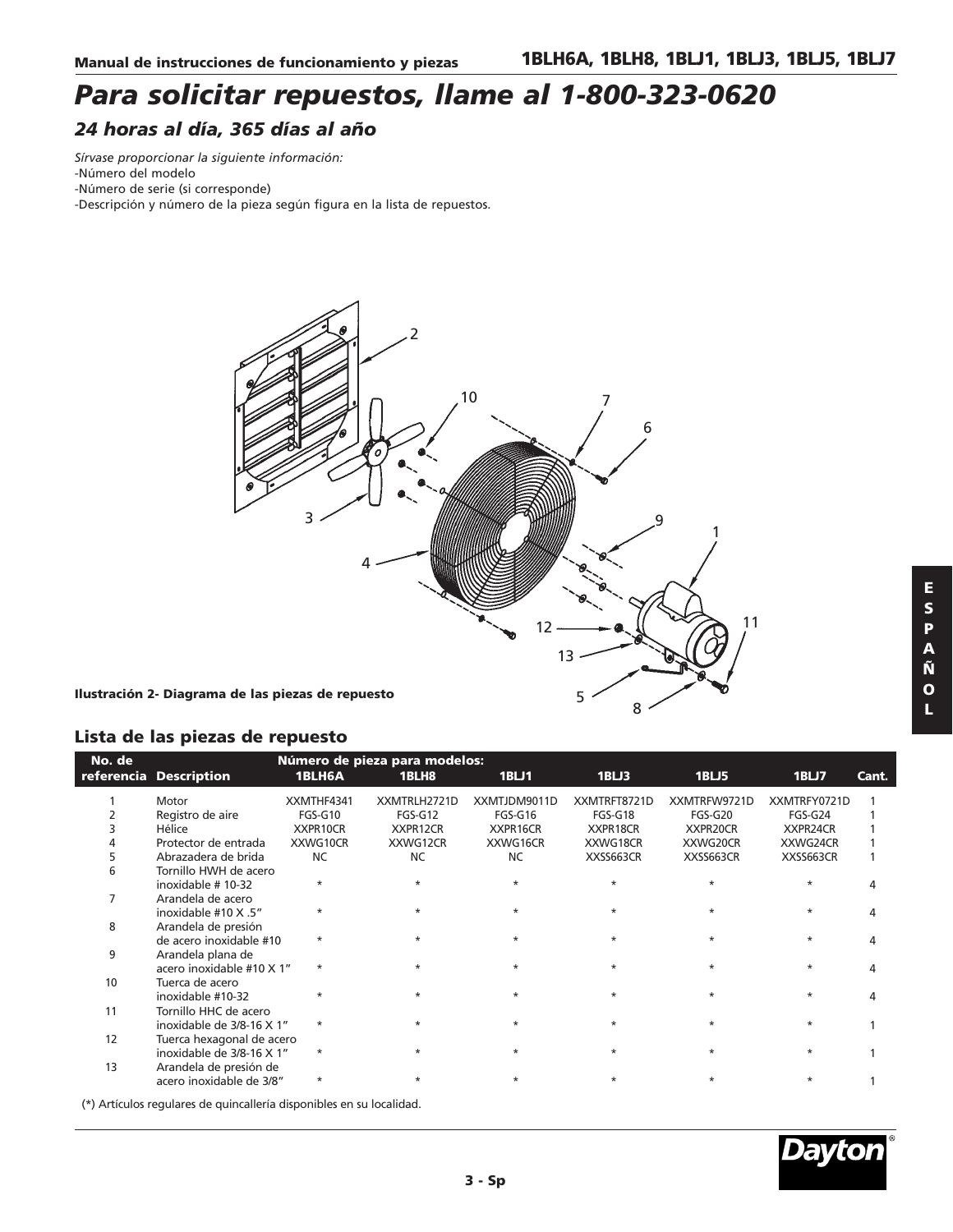Dayton

## **Ventiladores de extracción Dayton® con registro de aire integrado resistente a la corrosión**

### **Tabla para la detección de averías**

| l Síntoma                        | Causa(s) posible(s)                                      | Medida correctiva                                            |
|----------------------------------|----------------------------------------------------------|--------------------------------------------------------------|
| Ruido excesivo                   | 1. Hélice floja                                          | 1. Ajustar los tornillos de fijación del cubo.               |
|                                  | 2. Hélice torcida o dañada                               | 2. Reemplazar                                                |
| El ventilador no funciona.       | 1. Fusible quemado o disyuntor abierto                   | 1. Reemplazar fusible quemado o<br>reposicionar el disyuntor |
|                                  | 2. Motor defectuoso                                      | 2. Reparar o reemplazar                                      |
| Circulación de aire insuficiente | 1. Entrada de aire o abertura de extracción<br>bloqueada | 1. Eliminar la obstrucción o agrandar la<br>abertura         |
|                                  | 2. Baja tensión                                          | 2. Determinar la causa y corregir.                           |

### *GARANTIA LIMITADA*

*GARANTIA LIMITADA DE DAYTON POR UN AÑO. DAYTON ELECTRIC MFG. CO. (DAYTON) LE GARANTIZA AL USUARIO ORIGINAL QUE LOSMODELOS TRATADOS EN ESTE MANUAL DEL VENTILADORES DE EXTRACCIÓN DAYTON® ESTAN LIBRES DE DEFECTOS EN LA MANO DE OBRA O EL MATERIAL, CUANDO SE LES SOMETE A USO NORMAL, POR UN AÑO A PARTIR DE LA FECHA DE COMPRA. CUALQUIER PARTE QUE SE HALLE DEFECTUOSA, YA SEA EN EL MATERIAL O EN LA MANO DE OBRA, Y SEA DEVUELTA (CON LOS COSTOS DE ENVIO PAGADOS POR ADELANTADO) A UN CENTRO DE SERVICIO AUTORIZADO DESIGNADO POR DAYTON, SERA REPARADA O REEMPLAZADA (NO EXISTE OTRA POSIBILIDAD) SEGUN LO DETERMINE DAYTON. PARA OBTENER INFORMACION SOBRE LOS PROCEDIMIENTOS DE RECLAMO CUBIERTOS EN LA GARANTIA LIMITADA, VEA LA SECCION "ATENCION OPORTUNA" QUE APARECE MAS ADELANTE. ESTA GARANTIA LIMITADA CONFIERE AL COMPRADOR DERECHOS LEGALES ESPECIFICOS QUE VARIAN DE JURISDICCION A JURISDICCION.*

*LIMITES DE RESPONSABILIDAD. EN LA MEDIDA EN QUE LAS LEYES APLICABLES LO PERMITAN, LA RESPONSABILIDAD DE DAYTON POR LOS DAÑOS EMERGENTES O INCIDENTALES ESTA EXPRESAMENTE EXCLUIDA. LA RESPONSABILIDAD DE DAYTON EXPRESAMENTE ESTA LIMITADA Y NO PUEDE EXCEDER EL PRECIO DE COMPRA PAGADO POR EL ARTICULO.*

*EXCLUSION DE RESPONSABILIDAD DE LA GARANTIA. SE HAN HECHO ESFUERZOS DILIGENTES PARA PROPORCIONAR INFORMACION E ILUSTRACIONES APROPIADAS SOBRE EL PRODUCTO EN ESTE MANUAL; SIN EMBARGO, ESTA INFORMACION Y LAS ILUSTRACIONES TIENEN COMO UNICO PROPOSITO LA IDENTIFICACION DEL PRODUCTO Y NO EXPRESAN NI IMPLICAN GARANTIA DE QUE LOS PRODUCTOS SEAN VENDIBLES O ADECUADOS PARA UN PROPOSITO EN PARTICULAR NI QUE SE AJUSTAN NECESARIAMENTE A LAS ILUSTRACIONES O DESCRIPCIONES. CON EXCEPCION DE LO QUE SE ESTABLECE A CONTINUACION, DAYTON NO HACE NI AUTORIZA NINGUNA GARANTIA O AFIRMACION DE HECHO, EXPRESA O IMPLICITA, QUE NO SEA ESTIPULADA EN LA "GARANTIA LIMITADA" ANTERIOR.*

*Consejo Técnico y Recomendaciones, Exclusiones de Responsabilidad. A pesar de las prácticas, negociaciones o usos comerciales realizados previamente, las ventas no deberán incluir el suministro de consejo técnico o asistencia o diseño del sistema. Dayton no asume ninguna obligación o responsabilidad por recomendaciones, opiniones o consejos no autorizados sobre la elección, instalación o uso de los productos.*

*Adaptación del Producto. Muchas jurisdicciones tienen códigos o regulaciones que rigen la venta, la construcción, la instalación y/o el uso de productos para ciertos propósitos que pueden variar con respecto a los aplicables a las zonas vecinas. Si bien se trata de que los productos Dayton cumplan con dichos códigos, no se puede garantizar su conformidad y no se puede hacer responsable por la forma en que se instale o use su producto. Antes de comprar y usar el producto, revise su aplicación y todos los códigos y regulaciones nacionales y locales aplicables y asegúrese de que el producto, la instalación y el uso los cumplan.*

*Ciertos aspectos de limitación de responsabilidad no se aplican a productos al consumidor; es decir (a) algunas jurisdicciones no permiten la exclusión ni limitación de daños incidentales o consecuentes, de modo que las limitaciones o exclusiones anteriores quizás no apliquen en su caso; (b) asimismo, algunas jurisdicciones no permiten limitar el plazo de una garantía implícita, por lo tanto, la limitación anterior quizás no aplique en su caso; y (c) por ley, mientras la Garantía Limitada esté vigente no podrán excluirse ni limitarse en modo alguno ninguna garantía implícita de comercialización o de idoneidad para un propósito en particular aplicables a los productos al consumidor adquiridos por éste.*

*Atención Oportuna. Se hará un esfuerzo de buena fe para corregir puntualmente, o hacer otros ajustes, con respecto a cualquier producto que resulte defectuoso dentro de los términos de esta garantía limitada. En el caso de que encuentre un producto defectuoso y que esté cubierto dentro de los límites de esta garantía haga el favor de escribir primero, o llame, al distribuidor a quien le compró el producto. El distribuidor le dará las instrucciones adicionales. Si no puede resolver el problema en forma satisfactoria, escriba a Dayton a la dirección a continuación, dando el nombre del distribuidor, su dirección, la fecha y el número de la factura del distribuidor y describa la naturaleza del defecto. La propiedad del artículo y el riesgo de pérdida pasan al comprador en el momento de la entrega del artículo a la compañía de transporte. Si el producto se daña durante el transporte, debe presentar su reclamo a la compañía transportista.*

*Fabricado para Dayton Electric Mfg. Co., 5959 W. Howard St., Niles, Illinois 60714-4014 EE.UU.*

*Fabricado por Dayton Electric Mfg. Co. Niles, Illinois 60714 U.S.A.*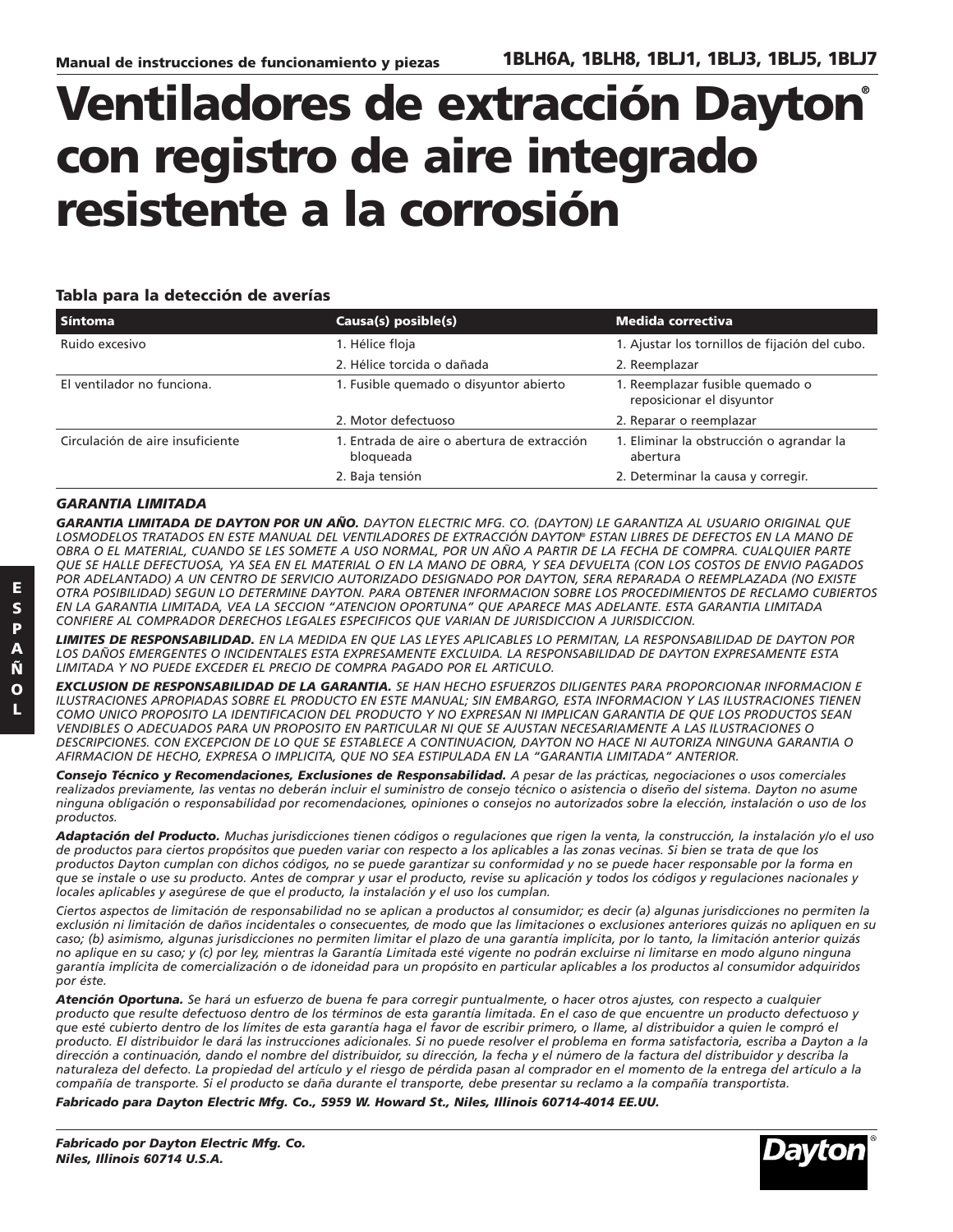### **Manuel d'utilisation et de pièces 1BLH6A, 1BLH8, 1BLJ1, 1BLJ3, 1BLJ5, 1BLJ7**

*Prière de lire et conserver ces instructions. Lire attentivement avant de commencer à monter, installer, utiliser ou entretenir l'appareil décrit. Protégez-vous et les autres en respectant toutes les instructions de sécurité. Le non-respect de ces instructions peut causer des blessures corporelles et/ou des dommages matériels. Veuillez conserver ces instructions pour référence ultérieure.*

## **Ventilateurs d'extraction à claire-voie anti-corrosion Dayton®**

### **Description**

Les ventilateurs d'extraction à claire-voie anti-corrosion Dayton sont complètement assemblés et prêts à installer. Ils sont conçus pour des applications où la corrosion représente un problème, comme les usines chimiques, et les élevages de volaille et de porcs. Tous les modèles ont des grilles de prise d'air enduites d'époxyde conformes aux exigences d'ouverture max. de 1/2 po de la Loi sur la Santé et la Sécurité au Travail (OSHA). Les hélices sont en polypropylène renforcé de fibre de verre. Le moteur Dayton de 115 V, 60 Hz, PSC ou à bobine à induction masquée est entièrement blindé. Les brides de volet ont huit trous de montage pré-perforés de 5/16" pour l'installation. Les volets à gravité sont fabriqués avec des lames et des cadres en fibre de verre et de la quincaillerie en acier inoxydable.

#### *Ces appareils sont conçus pour être* **! AVERTISSEMENT**

*montés uniquement sur un mur.*

### **Déballage**

D

C MAX

B

- 1. Vérifiez si l'appareil n'a pas été endommagé pendant le transport.
- 2. Toute réclamation pour dégâts dus au transport doit être adressé au transporteur.

E





(Vue arrière)

**Figure 1 : Dimensions**

### **Dimensions**

| <b>Modèle</b> | Dia.<br>hél. | A   | в          |                 | D           | E  |  |
|---------------|--------------|-----|------------|-----------------|-------------|----|--|
| 1BLH6A        | 10"          | 13" | 93/8"      | $5 \frac{1}{2}$ | $3^{1/8}$ " | 10 |  |
| 1BLH8         | 12           | 15  | $8^{3/4}$  | $6^{1/4}$       | $3^{1/8}$   | 12 |  |
| 1BLJ1         | 16           | 19  | $8^{3/4}$  | $6^{1/4}$       | $3^{1/8}$   | 16 |  |
| 1BLJ3         | 18           | 21  | $12^{1/4}$ | $6^{1/4}$       | $3^{1/8}$   | 18 |  |
| 1BLJ5         | 20           | 23  | $11^{5/8}$ | $6^{1/4}$       | $3^{1/8}$   | 20 |  |
| 1BLJ7         | 24           | 27  | $11^{3}/4$ | $6^{1/4}$       | $3^{1/8}$   | 24 |  |

### **Performances**

| <b>Modèle</b> | Dia.<br>Hél. | Débit d'air<br>pi3/min<br><b>PS 0,0 po</b> | Débit d'air<br>pi3/min<br>$0,125$ po | Débit d'air<br>pi3/min<br>$0,250$ po | Sones à<br>pi3/min<br>PS 0,0 po à 5' | <b>CV</b><br>nom. | Intensité<br>pleine charge | <b>TR/min</b><br>nom. |  |
|---------------|--------------|--------------------------------------------|--------------------------------------|--------------------------------------|--------------------------------------|-------------------|----------------------------|-----------------------|--|
| 1BLH6A        | 10"          | 524                                        | 379                                  | 199                                  | 12.3                                 | 1/20              | 1.9                        | 1550                  |  |
| 1BLH8         | 12           | 1100                                       | 799                                  | 636                                  | 13.4                                 | 1/8               | 1.9                        | 1625                  |  |
| 1BLJ1         | 16           | 2005                                       | 1678                                 | 1069                                 | 15.7                                 | 1/6               | 2.1                        | 1625                  |  |
| 1BLJ3         | 18           | 2790                                       | 1961                                 | 1427                                 | 12.5                                 | 1/4               | 4.1                        | 1075                  |  |
| 1BLJ5         | 20           | 3642                                       | 2838                                 | 2121                                 | 13.7                                 | 1/3               | 4.9                        | 1075                  |  |
| 1BLJ7         | 24           | 4876                                       | 4197                                 | 2562                                 | 17.4                                 | 1/2               | 6.7                        | 1075                  |  |

Flux d'air



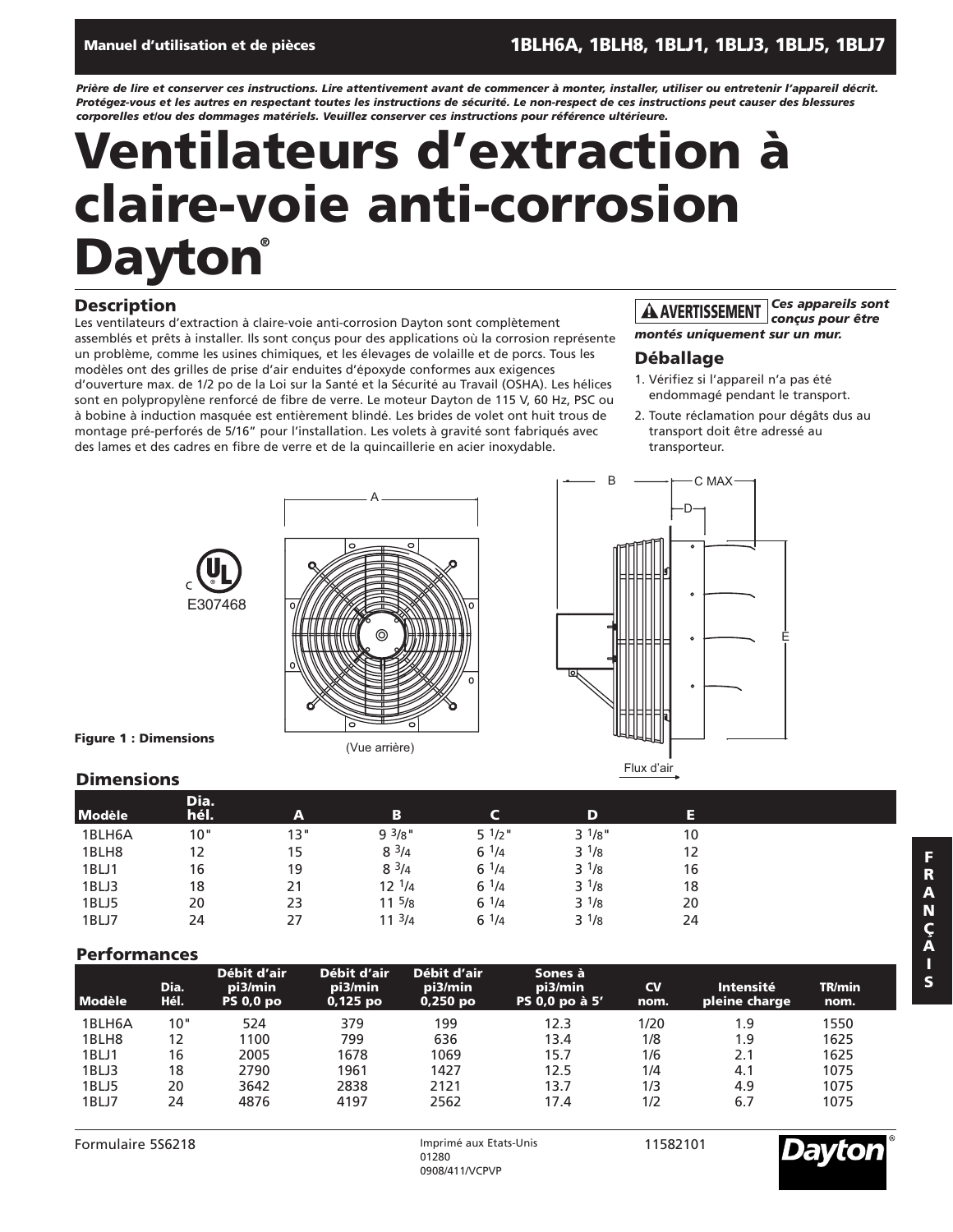## **Ventilateurs d'extraction à claire-voie anti-corrosion Dayton®**

### **Consignes générales de sécurité**

*Il ne faut pas seulement se contenter d'éteindre l'interrupteur pendant l'installation ou l'entretien du ventilateur. Si le dispositif de débranchement n'est pas visible, il faut le bloquer en position ouverte et le signaler pour éviter le rétablissement du courant. Le non-respect de cette consigne risque d'entraîner une décharge électrique fatale. Il faut suivre les procédures adéquates de bloquage pendant l'entretien et l'installation.* **! AVERTISSEMENT**

1. Respecter tous les codes locaux d'électricité et de sécurité aux Etats-Unis et au Canada, ainsi que le Code Electrique National (CEN) et la Loi sur la Santé et la Sécurité au Travail (OSHA) aux Etats-Unis, et le Code Electrique Canadien (CEC) au Canada.

### *Ne pas utiliser dans des atmosphères explosives.*

- 2. Le moteur doit être mis à la masse de façon adéquate. Il faut pour cela le brancher à un système guide-fils métallique mis à la terre, utiliser un fil à la terre séparé branché sur le métal nu du cadre du moteur, ou de toute autre façon adéquate.
- 3. Toujours débrancher la source d'alimentation de courant avant de travailler sur ou près d'un moteur ou de sa charge connectée. Si le dispositif de débranchement n'est pas visible, il faut le bloquer en position ouverte et le signaler pour éviter le rétablissement du courant.

### *Aux Etats-Unis, pour réduire les* **! ATTENTION** *risques d'accidents personnels, des protections conformes à OSHA doivent être installées quand un ventilateur est monté à 2,10m (7 pi.) du sol ou au niveau de la surface de travail.*

*Au Canada, pour réduire les risques* **! ATTENTION***d'accidents personnels, des protections conformes au CSA doivent être installées quand un ventilateur est monté à moins de 2,50m (8,2 pi.) du sol ou de la surface.*

#### *Le moteur* **! AVERTISSEMENT** *redémarre sans prévenir quand la protection se déclenche.*

4. Prendre des précautions en touchant l'extérieur d'un moteur en fonctionnement

- : il peut être suffisamment chaud pour causer une brûlure. C'est normal dans des conditions de fonctionnement normal.
- 5. Protéger le cordon d'alimentation des objets tranchants.
- 6. Il faut éviter de tordre le cordon d'alimentation et l'empêcher d'entrer en contact avec l'huile, la graisse, les surfaces chaudes ou les produits chimiques.

### *Pour réduire les risques d'incendie* **! ATTENTION** *ou de décharge électrique, éviter d'utiliser ce ventilateur avec un variateur de vitesse d'état solide.*

7. Vérifier si la source d'alimentation électrique correspond aux exigences de votre matériel.

### **Installation**

- 1. Construire un cadre carré avec des planches de 2" X 4" et l'installer dans le mur. L'ouverture doit être supérieure de 1/2" au cadre des volets (voir Figure 1, dimension D).
- 2. Insérer le ventilateur (volets d'abord) dans l'ouverture. Fixer la bride au cadre à l'aide des vis et rondelles (non fournies)
- 3. Installer les éléments auxiliaires.
- 4. Brancher le moteur sur le courant suivant une méthode approuvée.

### *Le moteur du ventilateur doit* **! ATTENTION** *être relié à une masse électrique appropriée, comme un tuyau d'eau ou un système de cables mis à la terre.*

5. avant de mettre en marche le ventilateur, faire tourner l'hélice et ouvrir les volets à la main pour s'assurer qu'il n'y a pas d'obstacle (cadre, planches, volets, etc...) qui pourrait empêcher le bon fonctionnement du ventilateur ou des volets.

### **Fonctionnement**

- 1. Débarrasser tout objet qui pourrait gêner la circulation d'air des cÙtés entrée et sortie d'air du ventilateur.
- 2. Pour une bonne extraction, une porte, fenêtre ou lucarne devrait être ouverte du cÙté opposé de la zone à ventiler.
- 3. En mettant en marche le ventilateur, les volets s'ouvrent automatiquement. En l'éteignant, les volets se ferment.

### **ENTRETIEN**

*Il ne faut pas seulement se* **! AVERTISSEMENT** *contenter d'éteindre l'interrupteur pendant l'installation ou l'entretien du ventilateur. Si le dispositif de débranchement n'est pas visible, il faut le bloquer en position ouverte et le signaler pour éviter le rétablissement accidentel du courant. Le non-respect de cette consigne peut causer une décharge électrique fatale. Suivre les procédures adéquates de bloquage pendant l'entretien.*

### *Tous les branchements* **! ATTENTION** *électriques doivent être effectués par un électricien qualifié.*

### **ENTRETIEN REGULIER ET MINEUR**

- 1. Les moteurs à coussinets sont pré-lubrifiés de façon permanente. Il est inutile de les relubrifier.
- 2. Nettoyer périodiquement l'hélice, la grille, le moteur et les volets de toute poussière.

### **REPARATION DES PIECES**

### Consulter la Figure 2.

- 1. Débrancher le courant avant l'entretien.
- 2. Retirer les 4 vis qui relient la grille (réf. No. 4) au cadre des volets (réf no. 2).

3. Dévisser la vis de pression au centre de l'hélice et retirer l'hélice.

#### *Le moteur du ventilateur doit* **! ATTENTION** *être relié à une masse électrique appropriée, comme un tuyau d'eau ou un système de cables mis à la terre.*

- 4. Dévisser les boulons qui fixent le moteur à la grille et retirer.
- 5. Remonter l'appareil dans l'ordre inverse du démontage.

*Les hélices endommagées* **! ATTENTION** *doivent être remplacées, pas réparées (voir Figure 2, référence no. 3). Le volet est un assemblage complet, et il doit être remplacé comme une unité complète (voir Figure 2, référence no. 2). Ne pas tenter de le désassembler.*

*Le centre de l'hélice est installé en* **! ATTENTION** *premier sur l'axe du moteur, à niveau avec l'extrémité, et la vis de pression est placée sur la surface plate.*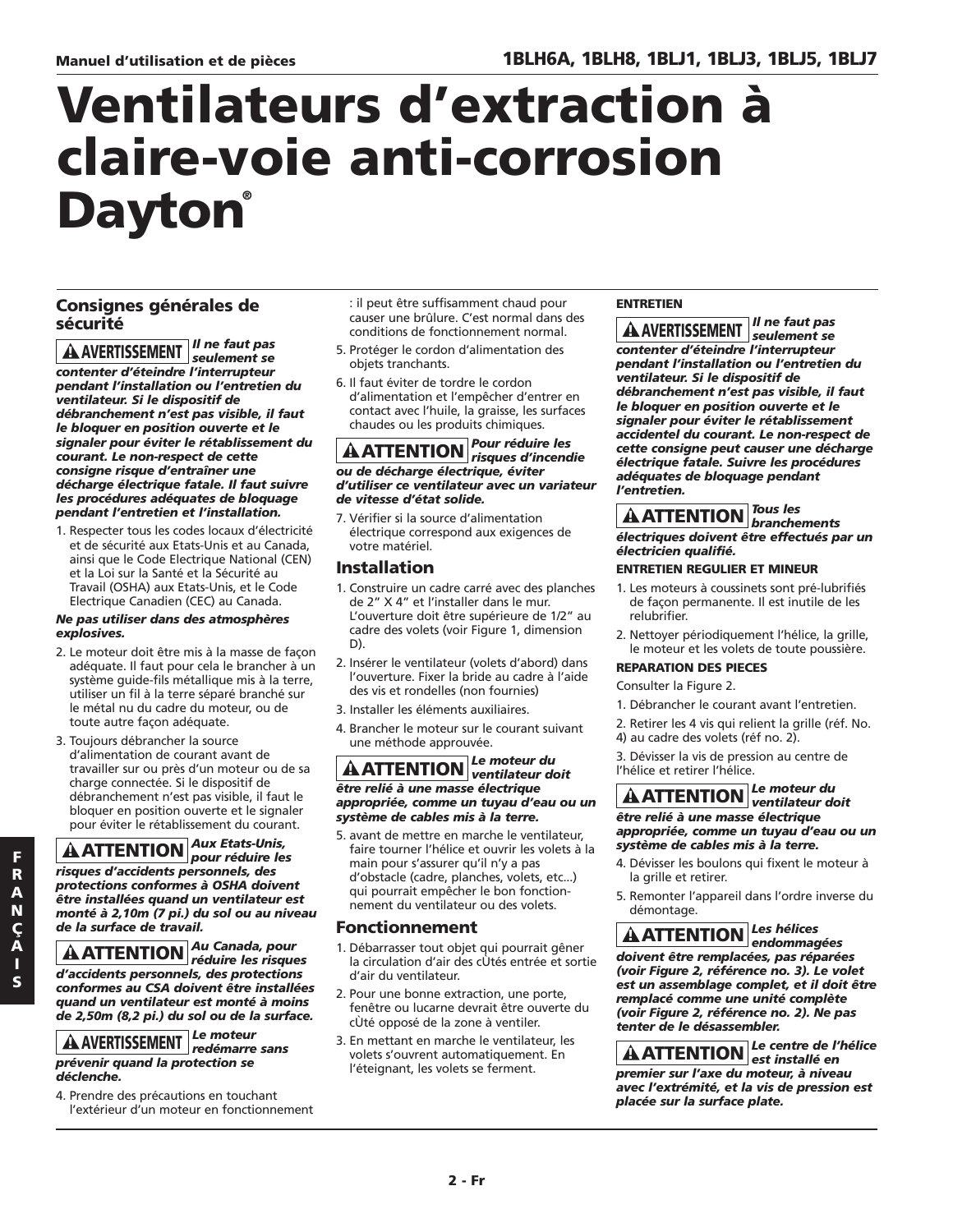### *Pour les pièces de rechange, appeler le 1-800-323-0620 24 heures sur 24, 365 jours par an*

*Prière de fournir les informations suivantes:* -Numéro du modèle

-Numéro de série (s'il y en a un)

-Numéro et description de la pièce tels qu'indiqués sur la liste



### **Liste des pièces de rechange**

| No. de |                       |            | Numéro de pièce pour les modèles |              |              |              |              |       |
|--------|-----------------------|------------|----------------------------------|--------------|--------------|--------------|--------------|-------|
| réf    | <b>Description</b>    | 1BLH6A     | 1BLH8                            | 1BLJ1        | 1BLJ3        | 1BLJ5        | 1BLJ7        | Cant. |
|        | Moteur                | XXMTHF4341 | XXMTRLH2721D                     | XXMTJDM9011D | XXMTRFT8721D | XXMTRFW9721D | XXMTRFY0721D |       |
|        | Volets                | FGS-G10    | FGS-G12                          | FGS-G16      | FGS-G18      | FGS-G20      | FGS-G24      |       |
|        | Hélice                | XXPR10CR   | XXPR12CR                         | XXPR16CR     | XXPR18CR     | XXPR20CR     | XXPR24CR     |       |
|        | Grille de prise d'air | XXWG10CR   | XXWG12CR                         | XXWG16CR     | XXWG18CR     | XXWG20CR     | XXWG24CR     |       |
|        | Bride de fixation     | <b>NA</b>  | <b>NA</b>                        | <b>NA</b>    | XXSS663CR    | XXSS663CR    | XXSS663CR    |       |
|        | Vis HWH S.S. no.      |            |                                  |              |              |              |              |       |
|        | 10-32 X 1"            | $\star$    | $\star$                          |              | $\star$      |              |              |       |
|        | Rondelle S.S. no.     |            |                                  |              |              |              |              |       |
|        | 10 X 0,5"             |            | $\star$                          |              | $\star$      |              |              |       |
| 8      | Rondelle bloquante    |            |                                  |              |              |              |              |       |
|        | S.S. no. 10           |            | $\star$                          |              | $\star$      |              | $\star$      |       |
| q      | Rondelle plate        |            |                                  |              |              |              |              |       |
|        | S.S. no. 10 X 1"      |            | $\star$                          |              | $\star$      |              |              |       |
| 10     | Ecrou S.S. no. 10-32  |            |                                  |              |              |              |              |       |
| 11     | Vis HHC S.S.          |            |                                  |              |              |              |              |       |
|        | $3/8 - 16 \times 1$ " |            |                                  |              | $\star$      |              |              |       |
| 12     | Ecrou hex. S.S.       |            |                                  |              |              |              |              |       |
|        | 3/8-16 X 1"           | $\star$    | $\star$                          | $\star$      | $\star$      | $\star$      |              |       |
| 13     | Rondelle bloquante    |            |                                  |              |              |              |              |       |
|        | S.S. 3/8              |            | $\star$                          | *            | $\star$      |              |              |       |

(\*) Quincaillerie standard, disponible sur place